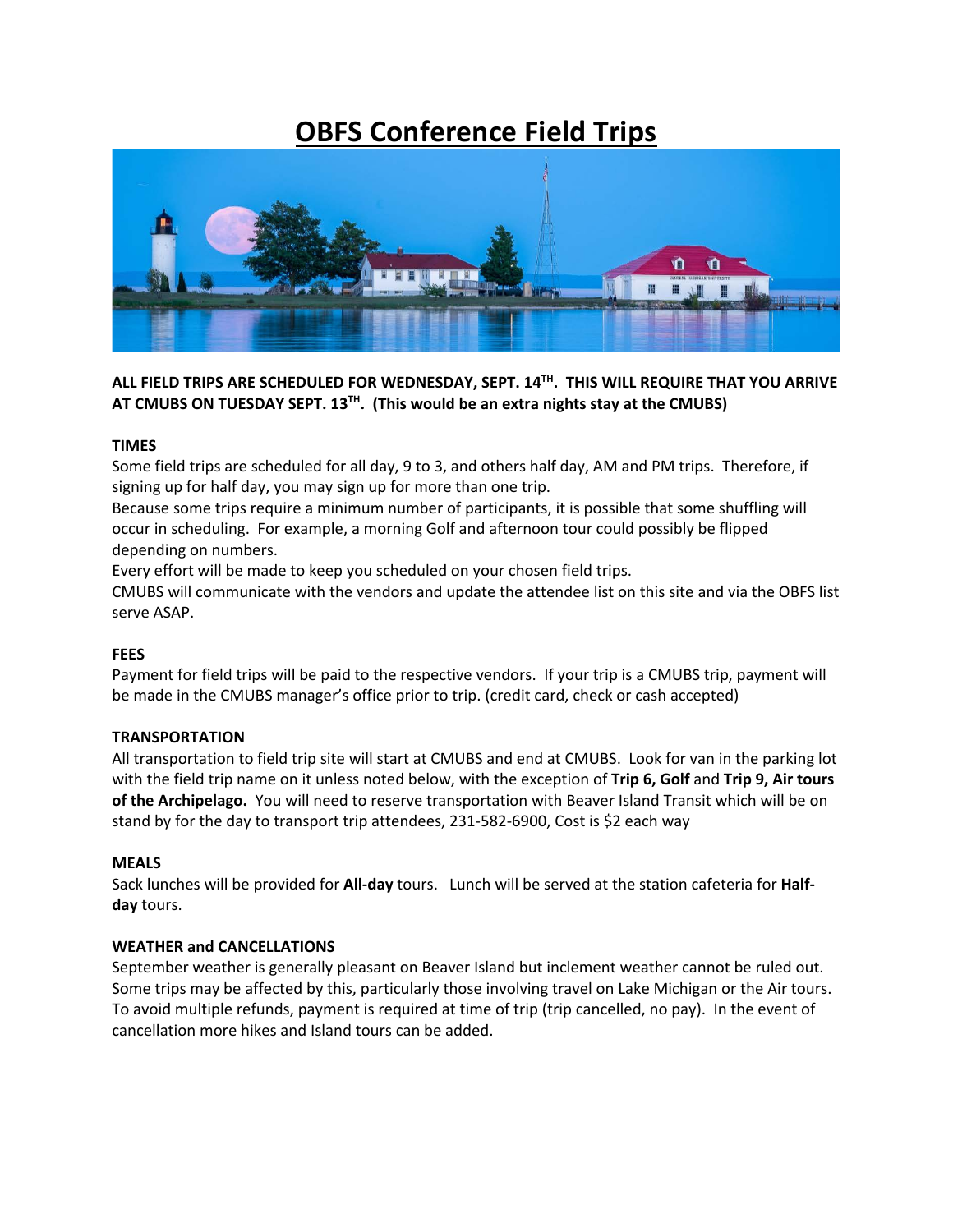# OBFS FIELD TRIP QUICK REFERENCE CHART



|             |                        |                 |                                   |                   | Minimum  | Maximum    |                                                                         |                                        |
|-------------|------------------------|-----------------|-----------------------------------|-------------------|----------|------------|-------------------------------------------------------------------------|----------------------------------------|
|             |                        |                 |                                   |                   | number   | space      |                                                                         |                                        |
| <b>TRIP</b> | TRIP TITLE             | <b>DURATION</b> |                                   | <b>COST</b>       | needed   | available  | CONTACT INFORMATION                                                     |                                        |
|             | Paula Simpson          |                 | No set times, self                |                   |          |            |                                                                         |                                        |
| 1           | Trail Hike             | $1/2$ day       | guided tour                       | <b>FREE</b>       |          |            |                                                                         |                                        |
|             | Miller's Marsh Bird    |                 | 9:00-1130am and                   |                   |          |            |                                                                         |                                        |
| 2           | & Reptile Hike         | $1/2$ day       | 1:00-330pm                        | \$15              | 8        | $20\,$     | <b>CMUBS</b>                                                            | birdgoober@gmail.com                   |
|             | <b>Biking Beaver</b>   |                 | 900-11:00am and                   |                   |          |            |                                                                         |                                        |
| 3           | Island                 | $1/2$ day       | 1:00-3:00am                       | \$20              | 6        | $12\,$     | Mark Englesman                                                          | bihappypaddle@gmail.com                |
|             |                        |                 | 9:00-11:30am and                  |                   |          |            |                                                                         |                                        |
| 4           | <b>Historical Tour</b> | $1/2$ day       | 1:00-330pm                        | \$25              | N/A      | $28$       | Lori Taylor Blitz                                                       | director@beaverislkandhistory.org      |
|             |                        |                 |                                   |                   |          |            |                                                                         |                                        |
| 5           | <b>Island Tour</b>     | All day         | 9:00am-3:00pm                     | \$30              | 5        | 20         | <b>CMUBS</b>                                                            | cmubs@cmich.edu                        |
|             |                        |                 |                                   |                   |          |            |                                                                         | Beaver Island Transit reservations:    |
| 6           | Golf Outing            | $1/2$ day       | 9:15 and 1:15 Tee<br><b>Times</b> | \$35-\$45         |          |            | John and Carolyn Works (231) 448-2301                                   | (231) 582-6900 Cost:\$2.00 each<br>way |
|             |                        |                 |                                   |                   |          |            |                                                                         |                                        |
| 7           | Garden Island          | $1/2$ day       | 9:00-1130am and<br>1:00-330pm     | \$75              | 15       | 33         | <b>CMUBS</b>                                                            | cmubs@cmich.edu                        |
|             |                        |                 |                                   |                   |          |            |                                                                         |                                        |
| 8           | Sea Kayak Trip         | All day         | 9:00am-3:00pm                     | \$90              | 4        | 8          | Mark Englesman                                                          | bihappypaddle@gmail.com                |
|             | Air Tour of            |                 |                                   |                   |          |            |                                                                         |                                        |
| 9           | Archipelago            | $1/2$ day       | 30 minute flight                  | \$90              | 6/flight | 7-8/flight | Charlevoix Office (231) 547 2141<br>Beaver Island Office (231) 448-2071 | angel@islandairways.com                |
|             |                        |                 |                                   |                   |          |            |                                                                         |                                        |
| 10          |                        | $1/2$ day       | 8:00am-12:00pm<br>2:00pm-5:00pm   |                   |          |            | Reservations must be booked by group.<br>\$350 Cost is for entire group | kellydaycharters@gmail.com             |
|             | <b>Fishing Charter</b> |                 |                                   | group price \$350 | 1        | 6          |                                                                         |                                        |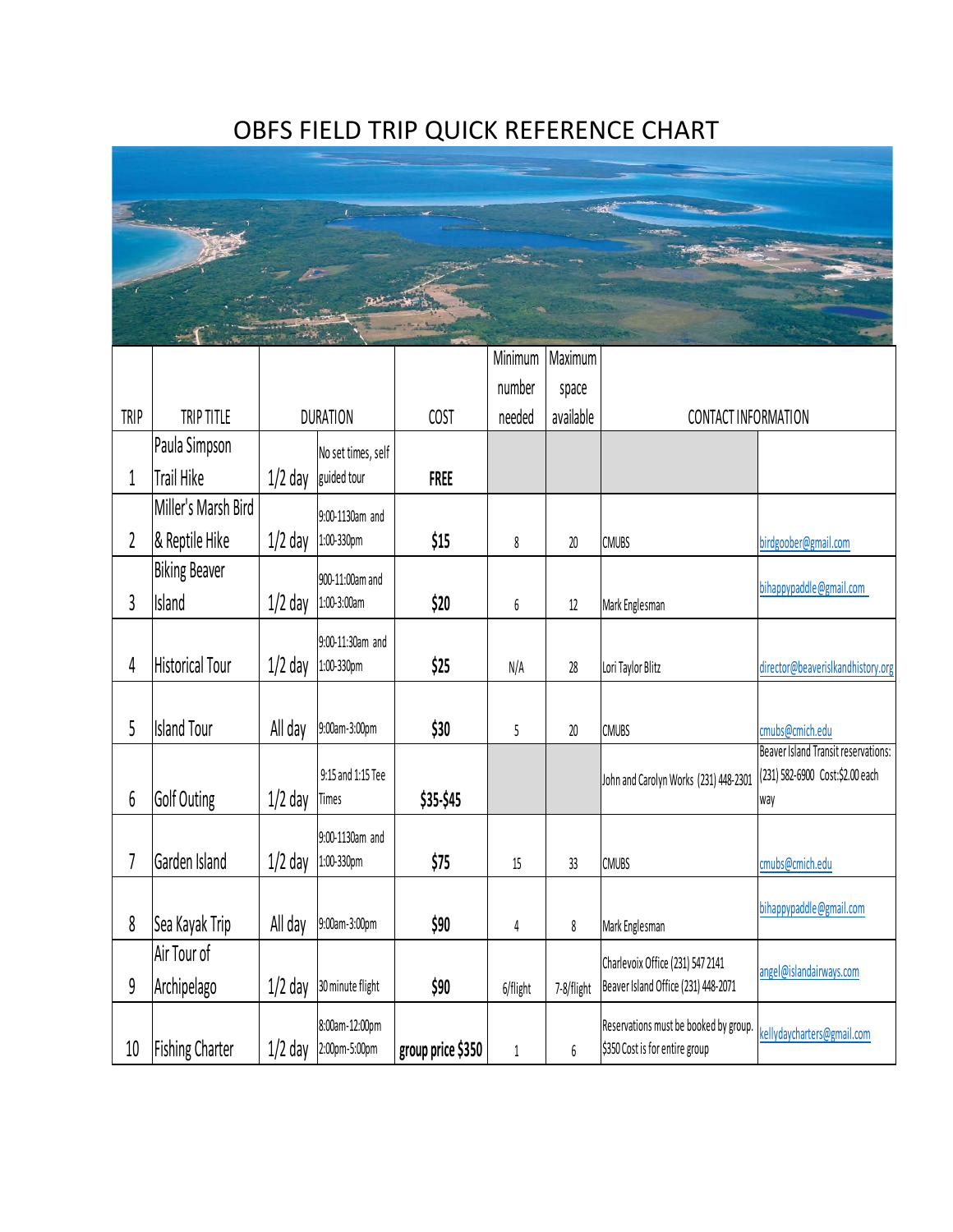### **OBFS FIELD TRIP INFORMATION**

# **TRIP 1 Paula Simpson Trail Hike \$0**

Self guided. Open to all, free, leave from station, maps provided. Reservations: cmubs@cmich.edu when you register for housing

### **TRIP 2 Millers Marsh Reptile/Bird Hike \$15**

Guides: Terry and Andrea Grabill (north and south field, main trail, Green's and Fox Lake stops) -maximum # of people 20 -cost per person \$15 -All day trip, bring sack lunch or - AM and PM trips (9 to 11:30) and (1 to 3:30) -Transporting participants: **2 CMU Vans** -Reservations: Terry Grabil birdgoober@gmail.com

# **TRIP 3 Guided Biking trip of Beaver Island \$20**

- maximum number of people: 12 -cost per person: \$20 -minimum cost or # needed if does not fill up 6 - AM and PM trips 9 to 11 and 1 to 3 -Includes bicycle, helmet and guide Transporting Participants: Bikes will be at the station and trip starts from there.

To Register: Mark Engelsman bihappypaddle@gmail.com)





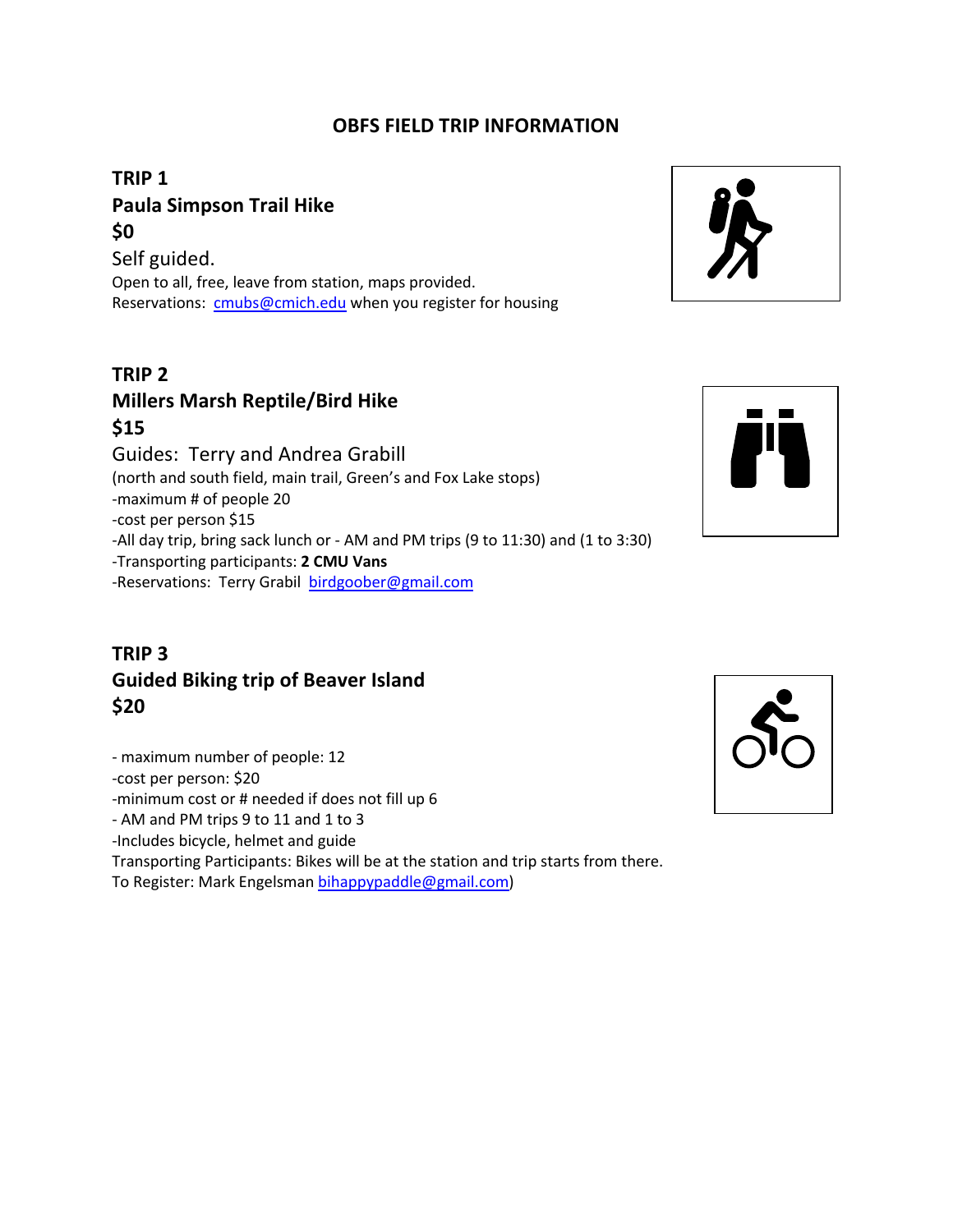# **TRIP 4 Historical Tour \$25**



Guide: Lori Taylor Blitz director@beaverislandhistory.org

Beaver Islands museums (Historical Museum and the Marine Museum) will open exclusively for OBFS - maximum number of people: 28 total (Lori says no limit to tour visitors, but transportation limiting) -cost per person: \$25

-Museums open exclusively for the groups, behind the scene tours, including inside Protars home.

- AM and PM trips (9 to 11:30) and (1 to 3:30)

-Transporting participants: BI School Van and **1 CMU Van** or BI Transit (Lori and 1 participant drives) -Reservations: Follow link on https://www.beaverislandhistory.org/

**TRIP 5 Island Tour \$30** Guides: Donna King and Vickey Newman

-Explore the north and south ends of the island (CMU boathouse,

Mt. Pisga, Egg Lake Bog, Lighthouses, inland lakes etc.…)

- maximum number of people: 20, minimum number: 5

-cost per person: \$30

-transporting participants **2 CMU Vans**

--All day trip, sack lunch provided

-Register via cmubs@cmich.edu pay when you check in at the station

# **TRIP 6 Golf (9 holes) \$25/person \$20/cart (\$35-\$45/person)**

Beaver Island Golf Course

-Cost \$25/person, \$20 per cart, clubs are available.

- AM or PM trips\*

-Utilize Beaver Island Transit: 231-582-6900 cost \$2.00

-Reservations: call (231) 448-2301, *BeaverIslandGolf@yahoo.com*

Note: \*Golf Course is next to Airport if interested in Air Tour and Golf in same day



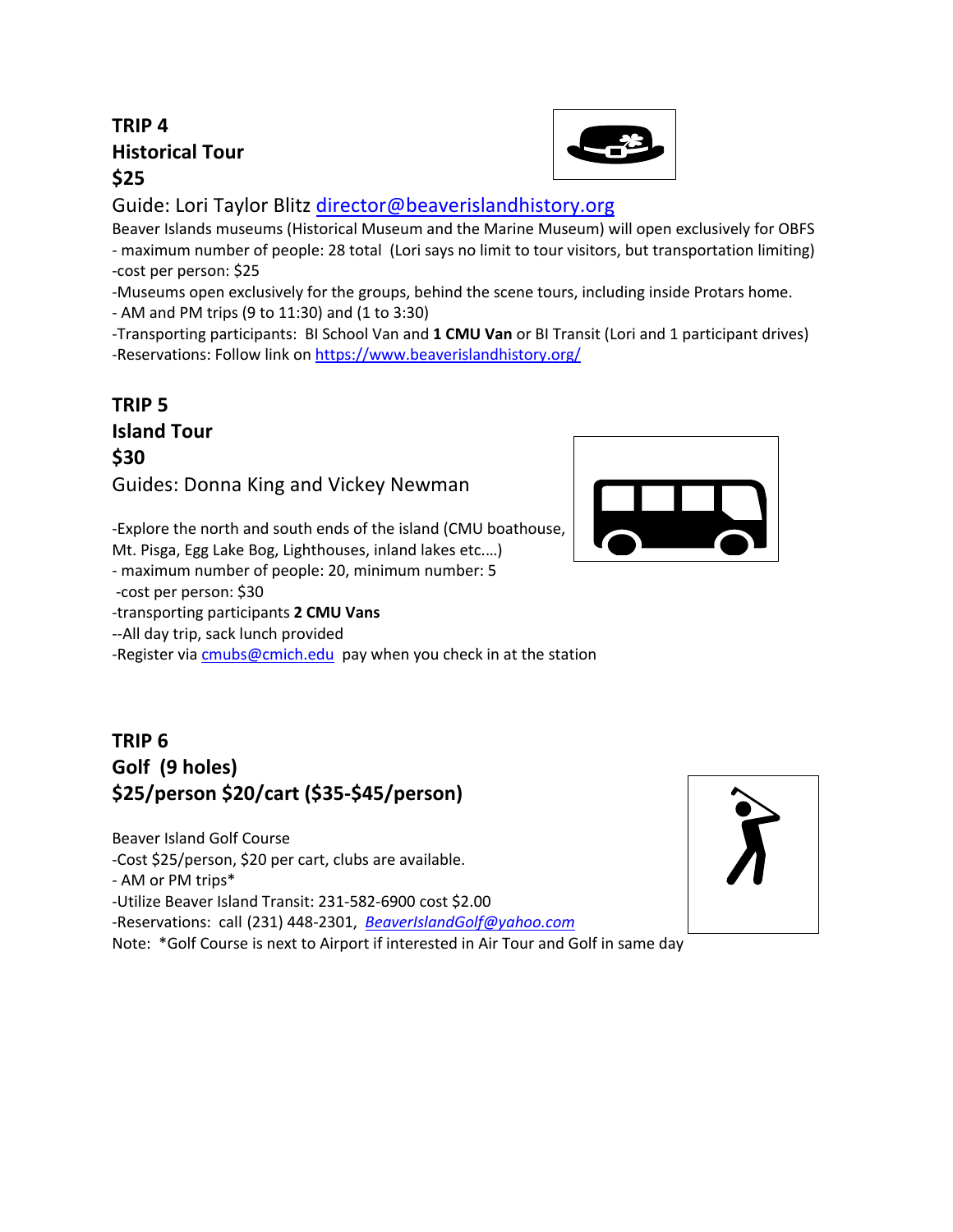## **TRIP 7 Garden Island \$75**

Guides:

Boat Ride to Indian Harbor of then guided hike of Garden Island

- Trail guide when arrive: Dan Benjamin, Liam Daniels and Bill McDonough, Don U and John Martin boat captains

-maximum number of people: 26 total:

-First trip on Resolute departs 8:30 am from the Barge dock can take 8 passengers

-First trip on Chippewa and Zodiac departs 9:00 am 15 participants:

Six participants in Zodiac plus Liam Pilot, Dan B Passenger and 10 participants on Chippewa -Second trip on Chippewa:

10 participants on Chippewa (Don Pilot and Bill M Deckhand)

-cost per person: \$75/person

-minimum cost or # needed if does not fill up = 15 (one full trip on Chippewa and Zodiac) -All day trip, sack lunch provided

-Transporting participants: CMU Trucks and **1 CMU Van** (driver of van OBFS participant)

-Register via cmubs@cmich.edu pay when you check in at the station

# **TRIP 8 \$90 Sea Kayak**  Guide: Mark Engelsman

--Paddle, Snorkel and Explore the Island via Kayaks - maximum number of people: 8 -cost per person: \$90 -minimum cost or # needed if does not fill up 4 -All Day Trip: 9 to 3, lunch included -Transporting participants **1 CMU Van** (Mark drives) To Register: bihappypaddle@gmail.com)

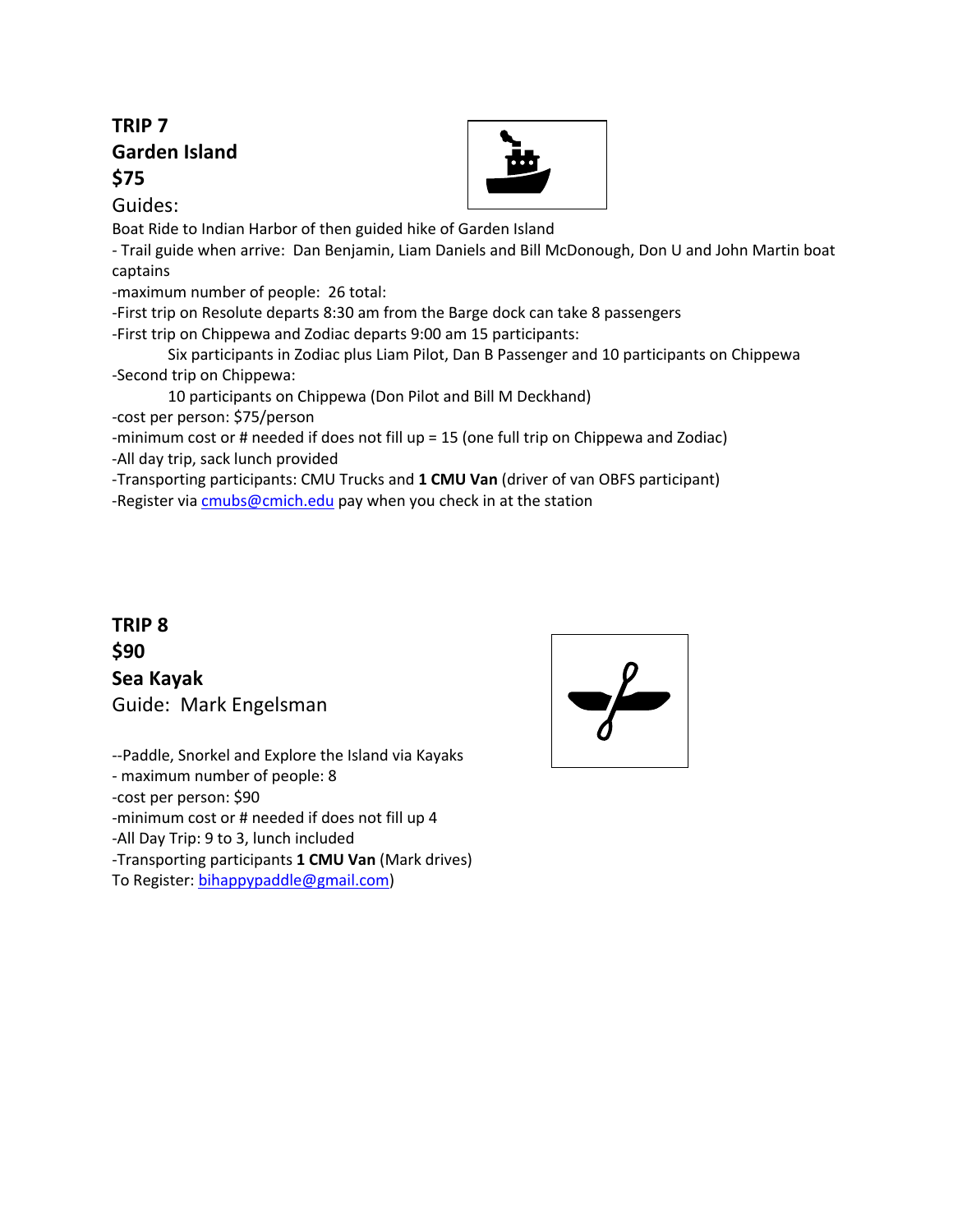# **TRIP 9 Air Tours of Archipelago \$90**

Guide: Island Airways Pilot

- maximum number of people: 7 or 8 per flight, flights are 30 minutes -cost per person: \$90

-minimum cost or # needed if does not fill up: need 6 on one flight

-Length of trip not including travel to and from Airport: 30 minutes

-Transporting participants: Utilize Beaver Island Transit: 231-582-6900 cost \$2.00 Reservations:

Email Angel at angel@islandairways.com with subject of CMU Air Tour

## **TRIP 10**

# **Fishing Charter\$350 per trip divided by number in group of up to 6 people**

Guide: Bob Turner, Captain

Kelly Day Fishing Charter kellydaycharters@gmail.com

- Lake Trout and Salmon fishing in Lake Michigan

- maximum number of people is 6. **Please book by the group, not individually** -cost: \$350 per trip divided by number in your group -AM and PM trips 0800 to 1200 and 1400-1900 -transportation for participants: CMU Van or Truck depending on # in group

For reservations: kellydaycharters@gmail.com